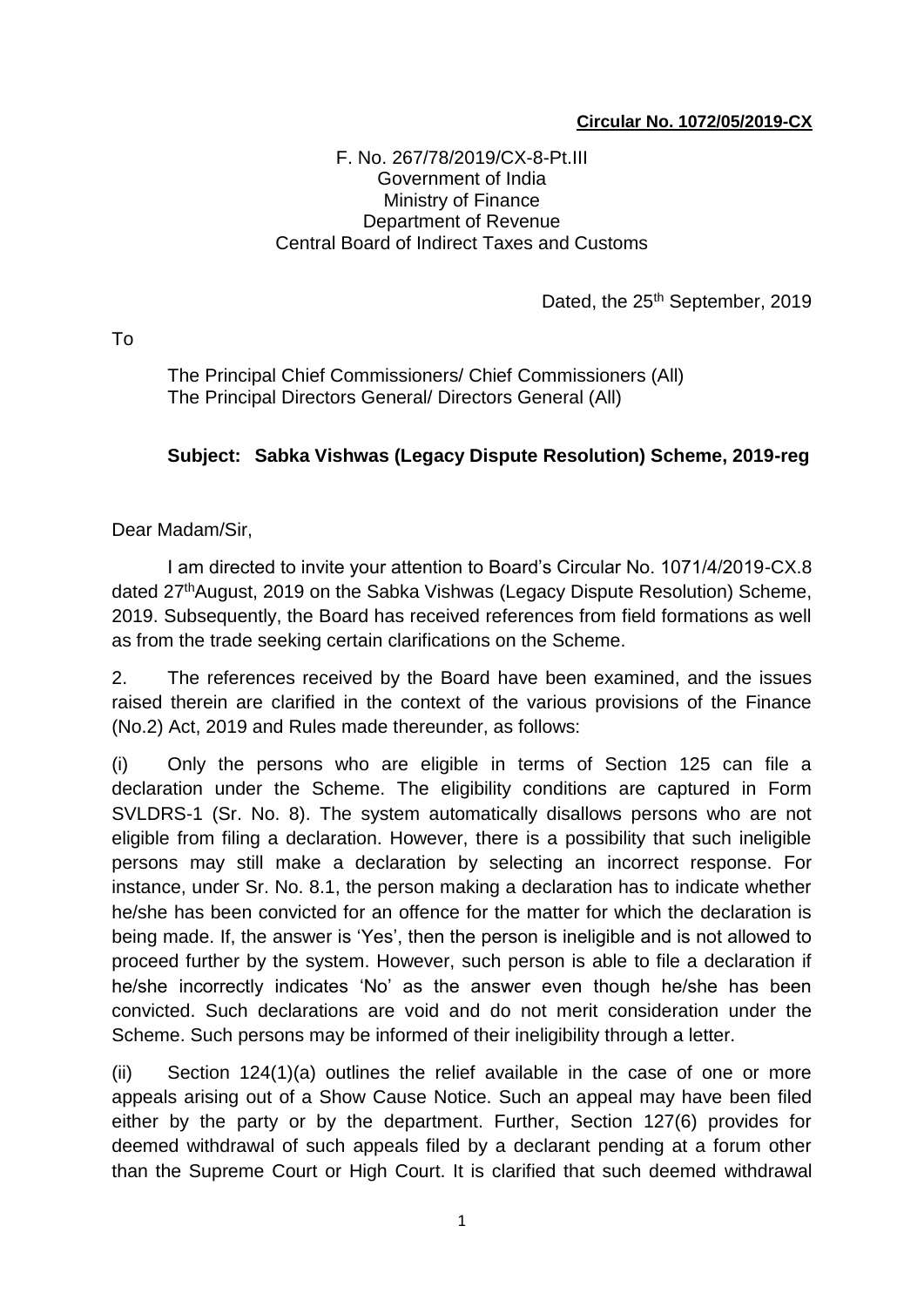will also be applicable for departmental appeals. Further, where a departmental appeal, reference or writ petition is pending before the Supreme Court or High Court, the department will file an application for withdrawal of such appeal, reference or writ petition after issuance of the discharge certificate. Similarly, if prosecution has already been launched, the procedure as laid down in Circular No. 1009/16/2015-CX dated 23-10-2015 should be followed for withdrawal of prosecution after issuance of discharge certificate.

(iii) One of the category of cases for which a declaration can be made under the Scheme is where the declarant has filed a return but not paid duty. It is possible that a taxpayer may not have paid duty in case of multiple returns. It may be noted that Rule 3 of the Sabka Vishwas (Legacy Dispute Resolution) Scheme Rules, 2019 provides that a separate declaration shall be filed for each case. Further, in terms of the Explanation to Rule 3, in case of arrears, a case means 'an amount in arrears'. Section 121(c)(iii) defines an "amount in arrears" as the duty recoverable on account of the declarant having filed a return but not paying duty. Since the amount in arrears pertains to a return, a separate declaration will need to be filed for each such return.

(iv) Section 121(c) defines an amount in arrears as the amount of duty which is recoverable as arrears of duty. Further, Section 123 defines 'tax dues' in respect of arrears as the amount which is due in arrears. In other words, tax dues are the amount of duty which is outstanding against the declarant. This is the net amount after deducting the dues that he has already paid. Such payment may be in the form of pre-deposits appropriated or paid subsequently by the taxpayer voluntarily against the outstanding amount. It is clarified that the relief available under Section 124(1)(c) will be applied to the net outstanding amount so arrived at. It may be noted that in respect of all other categories, any money paid before its appropriation is in the nature of a deposit only. Hence, in respect of declarations made under these other categories, the relief will be applied to the outstanding amount and, only thereafter the pre-deposits/deposits [Section 124(2)] shall be adjusted. The same is illustrated as follows:

- (a) Taxpayer has outstanding arrears of confirmed duty demand of Rs. 1 crore and he has already paid Rs. 60 lakhs. So, the amount of tax dues is Rs 40 lakhs. After applying applicable relief @ 60%, the amount payable under the Scheme is Rs 16 lakhs.
- (b) Taxpayer has outstanding arrears of confirmed duty demand of Rs 1 crore apart from Rs 20 lakh penalty and interest as applicable. He has already paid Rs 1 cr towards duty. So, the amount of tax dues is zero, and the amount payable under the Scheme is zero.

(v) It may so happen that on being pointed out by audit etc, the taxpayer may in some cases deposit the duty without interest. In such cases, a Show Cause Notice is generally issued for appropriating the duty deposited and demanding the applicable